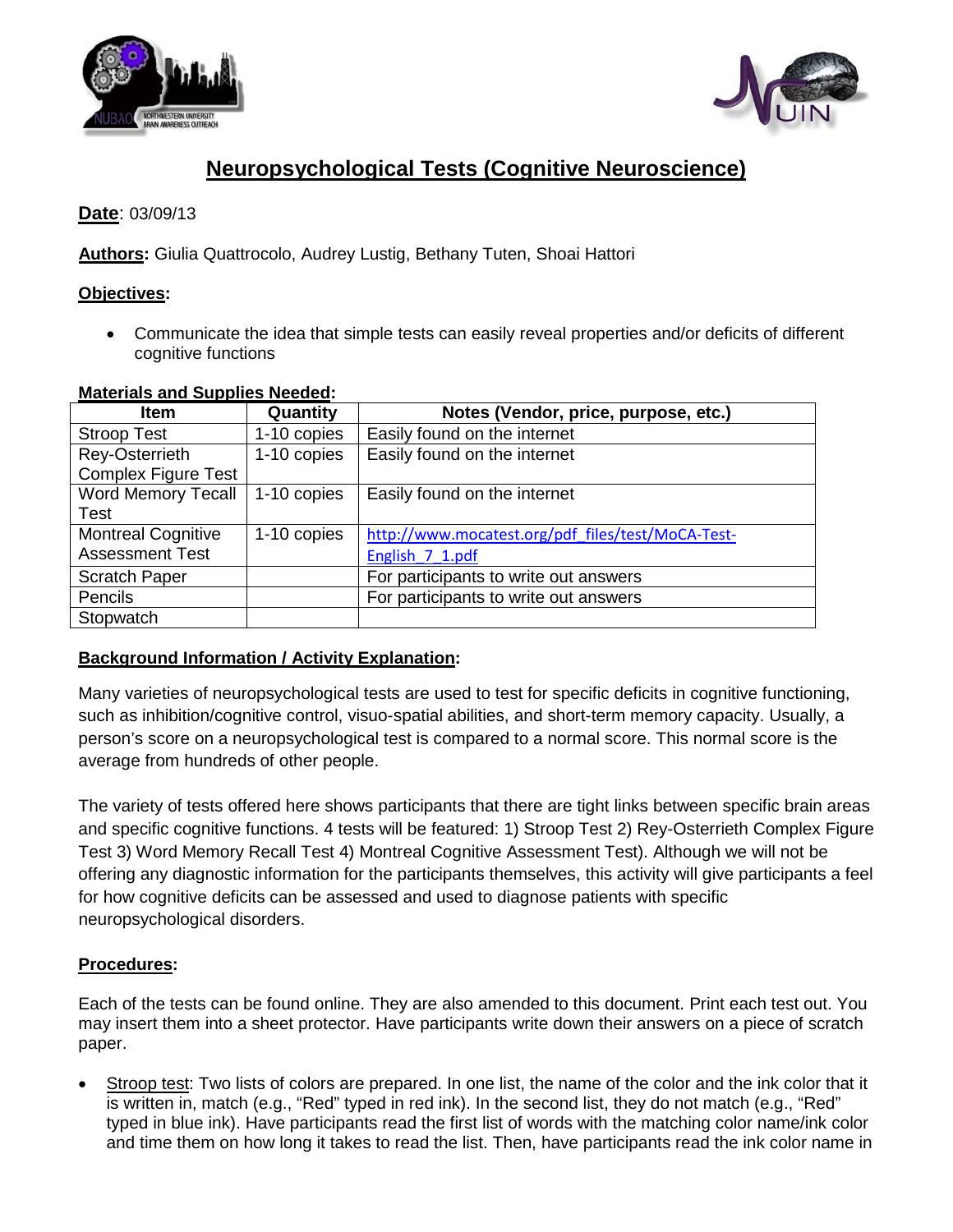the second list where the color names and ink colors do not match. Time them as they perform this task. If they make a mistake, have them start from the beginning. Compare the two times. Explain why the second list requires more time to complete and more mistake are made.

- Rey-Osterrieth complex figure test: Show participants the Rey-Osterrieth complex figure and ask them to copy the figure. Then, take the figure away and have participants draw the figure again from memory. Drawings are scored on 18 basic elements of the figure. Compare and contrast the original figure to the copied and from-memory drawings.
- Word memory recall test: Two different lists of words are prepared. In one list, the words are randomly chosen. In the second list, the words are clustered in groups (e.g., colors, furniture, animals). Give each participants 2 minutes to read and memorize the first list of words. Then, ask participants to recall as many words he/she can remember from the list within 1-2 minutes. Now repeat the same task but with the second list of words. On average, 7±2 words are recalled from the first list, more from the second list. Explain why it is easier to remember more words from the second list.
- Montreal Cognitive Assessment (MoCA): This is a broad intelligence test used to assess mild Instructions can be downloaded from here: [http://www.mocatest.org/pdf\\_files/instructions/MoCA](http://www.mocatest.org/pdf_files/instructions/MoCA-Instructions-English_2010.pdf)cognitive deficits. The MoCA tests 8 components: visuospatial/executive, naming, memory, attention, language, abstraction, delayed recall, and orientation. The test takes approximately 10 minutes to complete and there are 30 possible points; a score of 26 or above is considered normal. [Instructions-English\\_2010.pdf](http://www.mocatest.org/pdf_files/instructions/MoCA-Instructions-English_2010.pdf)

*The test itself can be downloaded from here:* [http://www.mocatest.org/pdf\\_files/test/MoCA-Test-](http://www.mocatest.org/pdf_files/test/MoCA-Test-English_7_1.pdf)[English\\_7\\_1.pdf](http://www.mocatest.org/pdf_files/test/MoCA-Test-English_7_1.pdf)

## **Additional Information (advice, spiel, links, figures, etc.):**

EEG and fMRI studies using the Stroop test have consistently showed activation of the frontal lobe of the brain, specifically the anterior cingulate cortex and dorsal lateral prefrontal cortex. These areas are hypothesized to be responsible for conflict monitoring and resolution. Patients with damage to these areas perform worse in the Stroop test compared to patients without damage.

Many of these tests are used by professionals to diagnose neurological conditions with certain performance cutoffs used to identify "normal" performance vs "deficient" performance. **It is strongly advised not to reveal the scores to participants**, just in case a participant does not perform to standards - we are not qualified to diagnose and do not want to cause any emotional trauma. Emphasize instead that these tests are commonly used methods for assessing cognitive capacity.

|              |              | The Stroop Effect |        |
|--------------|--------------|-------------------|--------|
|              | blue         | 2<br>red          |        |
| areen        | red          | green             |        |
| yellow blue  |              | yellow blue       |        |
|              | yellow       | red               | yellow |
| areen        |              |                   | red    |
| blue blue    |              | blue              | blue   |
| yellow green |              |                   | yellow |
|              |              | red               | red    |
|              | green yellow | areen             |        |

#### **Stroop Test**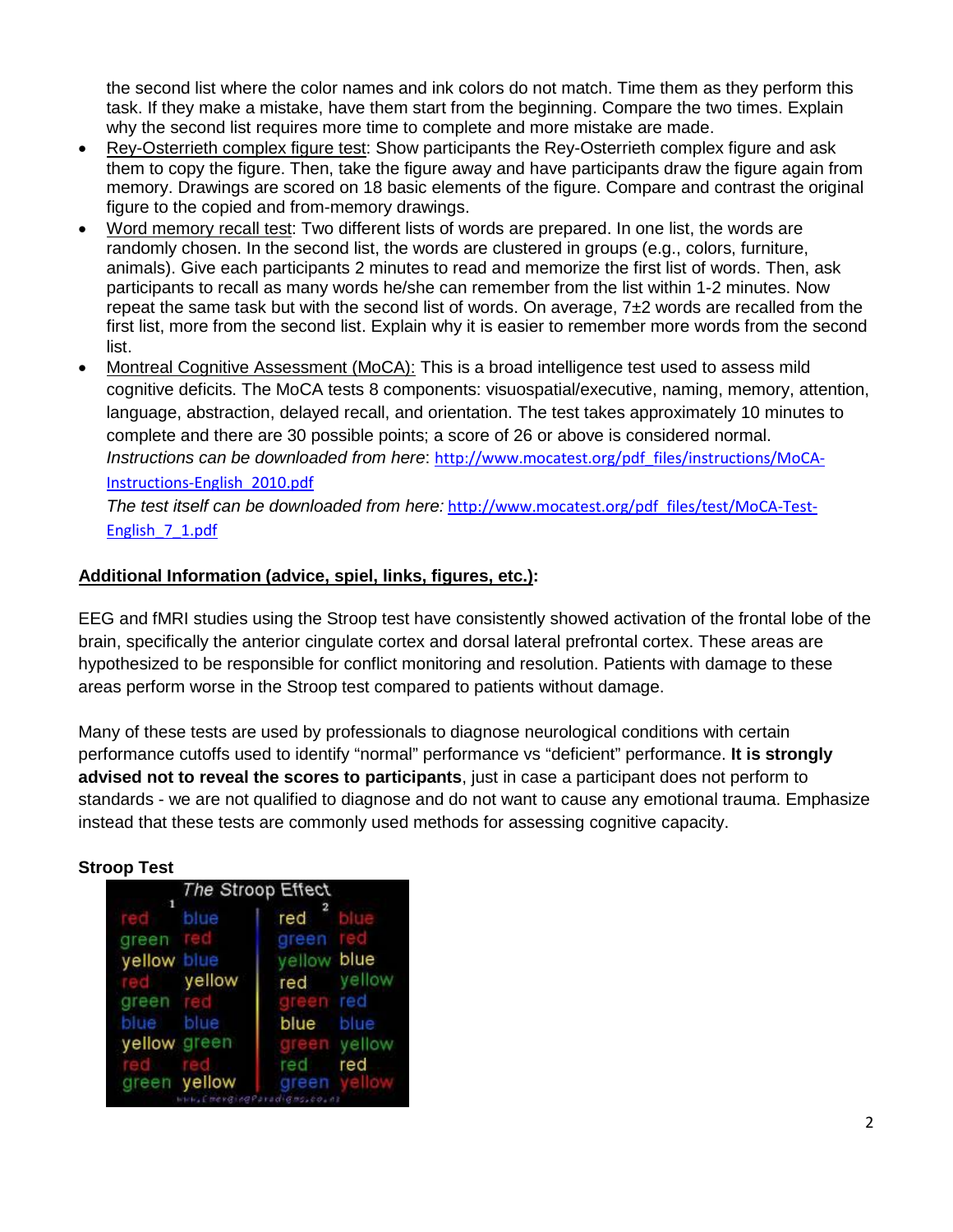# **Rey-Osterrieth Complex Figure**



# **Word Memory Recall Test**

| <u> List 1:</u> |        |         |                 |              |
|-----------------|--------|---------|-----------------|--------------|
| Nine            | Swap   | Cell    | Ring            | Lust         |
| Plugs           | Lamp   | Apple   | Table           | Sway         |
| Army            | Bank   | Fire    | Hold            | Worm         |
| Clock           | Horse  | Color   | Baby            | Sword        |
| Desk            | Hold   | Find    | <b>Bird</b>     | Rock         |
|                 |        |         |                 |              |
| List 2:         |        |         |                 |              |
| Horse           | Cat    | Dog     | Fish            | <b>Bird</b>  |
| Orange          | Yellow | Blue    | Green           | <b>Black</b> |
| Table           | Chair  | Desk    | <b>Bookcase</b> | Bed          |
| Teacher         | School | Student | Homework        | Class        |
| Apple           | Banana | Kiwi    | Grape           | Mango        |
|                 |        |         |                 |              |